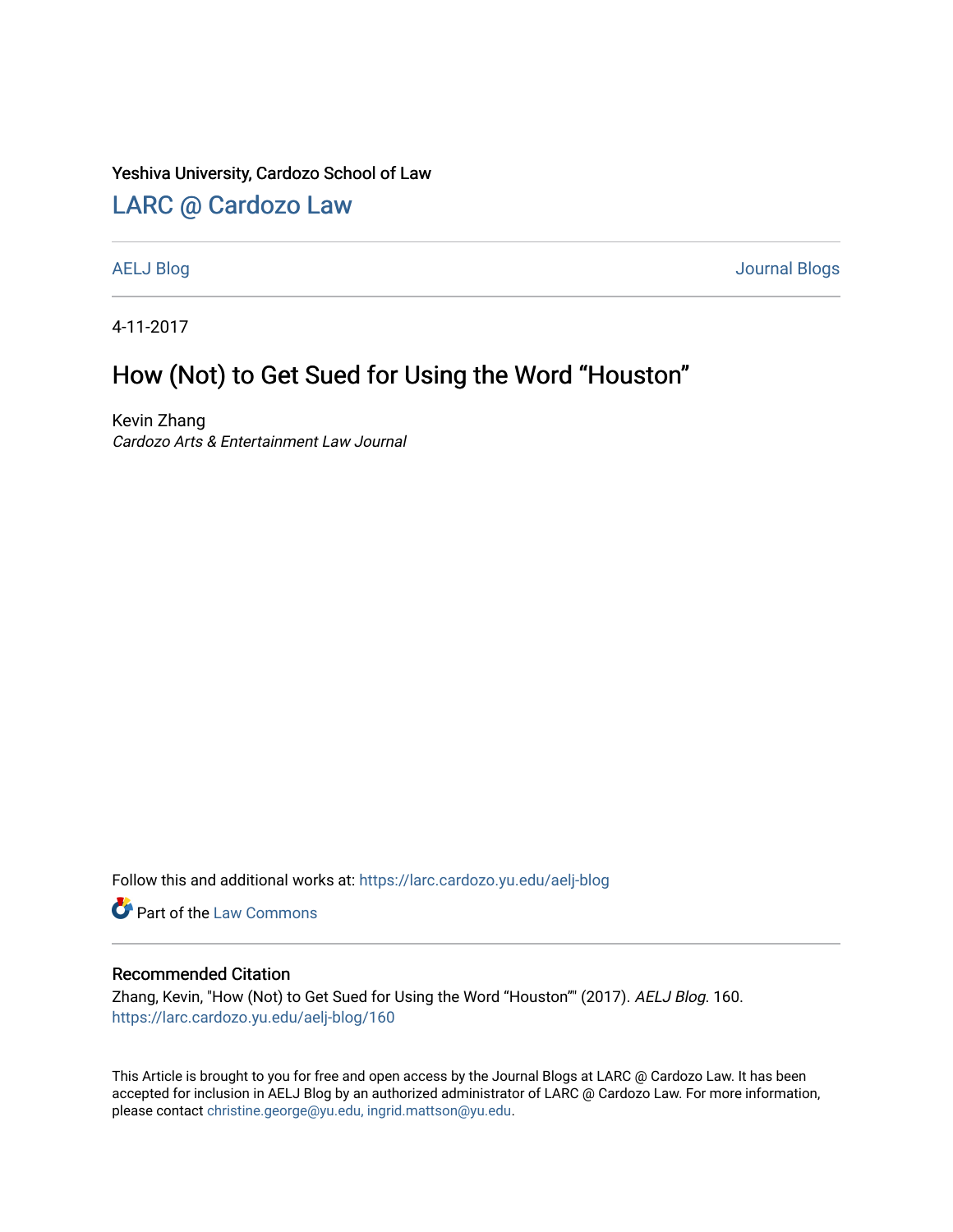# **How (Not) to Get Sued for Using the Word "Houston"**

BY [KEVIN ZHANG/](https://cardozoaelj.com/author/kevinzhang/) ON APRIL 11, 2017

After the University of Houston ("UH") filed suit against South Texas College of Law Houston (formerly South Texas College of Law) for trademark infringement last summer, the two sides have finally made progress in resolving their dispute via mediation.<sup>[1]</sup> However, while UH has now found South Texas College of Law Houston's amended name more to its liking, discussions regarding damages owed remain ongoing[.\[2\]](https://cardozoaelj.com/2017/04/11/not-get-sued-using-word-houston/#_ftn2)

Trouble for South Texas College of Law Houston ("STCL") began last summer when it became concerned about its national marketability. For the STCL board, "South Texas" indicated only regional presence—to the average Joe, STCL could be in Corpus Christi, Brownsville, Laredo, etc. As such, they wanted the school to bear a name that allowed the public to immediately identify the school with the city of Houston, the fourth largest city in America and the largest city in Texas. Consequently, on June 22 of last year, STCL decided to officially change its name to Houston College of Law, although that name change was short-lived[.\[3\]](https://cardozoaelj.com/2017/04/11/not-get-sued-using-word-houston/#_ftn3) A mere five days later, UH brought suit against STCL in the United States District Court for the Southern District of Texas[.\[4\]](https://cardozoaelj.com/2017/04/11/not-get-sued-using-word-houston/#_ftn4) UH complained that, *inter alia*, STCL's new name infringed on UH's trademark rights in the word "Houston" because STCL's infringement created a strong likelihood of consumer confusion in that the public would inaccurately associate STCL with UH and that STCL diluted UH's reputation as a top 50 law school (at the time) in the nation as derived from its mark's staying power.[\[5\]](https://cardozoaelj.com/2017/04/11/not-get-sued-using-word-houston/#_ftn5) In addition, STCL overhauled its logo and color scheme entirely, but whether by accident or on purpose, its new marks were similar to UH's marks.<sup>[\[6\]](https://cardozoaelj.com/2017/04/11/not-get-sued-using-word-houston/#_ftn6)</sup> For this, UH claimed that STCL infringed on UH's trade dress.[\[7\]](https://cardozoaelj.com/2017/04/11/not-get-sued-using-word-houston/#_ftn7) Ironically enough, STCL changed its name from "South Texas College of Law" to "Houston College of Law" in the first place because it felt that "South Texas" would confuse potential law school applicants, or "consumers" if you will, by misleading them away from STCL's actual location in downtown Houston.<sup>[8]</sup> In other words, STCL sought to avoid consumer confusion with the name change yet ultimately found itself being sued over consumer confusion anyway.

On October 14, 2016, approximately three and a half months after UH sued STCL, District Judge Ellison ruled in UH's favor and granted its motion for a preliminary injunction against STCL[.\[9\]](https://cardozoaelj.com/2017/04/11/not-get-sued-using-word-houston/#_ftn9) In evaluating UH's likelihood of confusion claim, Judge Ellison applied the *Xtreme Lashes* digits of confusion, which are the Fifth Circuit's equivalent of the *Polaroid* factors that the Second Circuit applies here in New York.<sup>[10]</sup> While the latter contains eight factors in total as compared with the former's six, they are substantively similar, and Judge Ellison found that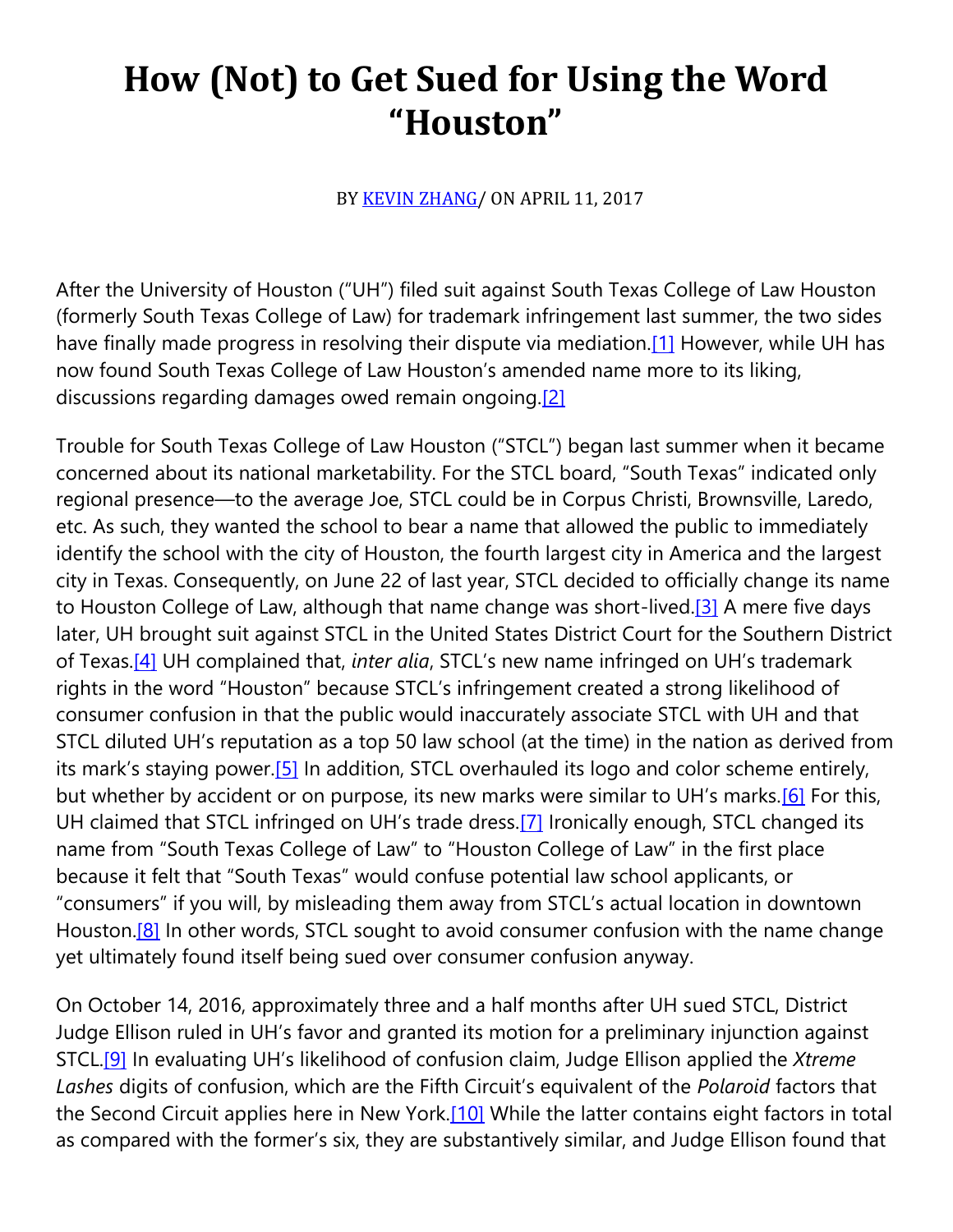all six digits of confusion weighed either in favor or heavily in favor of UH.<sup>[11]</sup> Although Judge Ellison did not address UH's trademark dilution and trade dress infringement arguments in his opinion, he felt that he need not do so since UH prevailed so lopsidedly on its likelihood of confusion claim, and such a victory was sufficient to show that "…UH will be irreparably harmed by [d]efendant's continued use of the 'Houston College of Law' mark to identify and market its brand."[\[12\]](https://cardozoaelj.com/2017/04/11/not-get-sued-using-word-houston/#_ftn12)

In the aftermath of the litigation, UH and STCL proceeded to mediation, where STCL proposed to UH that instead of Houston College of Law, STCL would rebrand itself as South Texas College of Law Houston[.\[13\]](https://cardozoaelj.com/2017/04/11/not-get-sued-using-word-houston/#_ftn13) UH agreed and so this is STCL's name…for now. The two sides have yet to agree on a final amount of damages.<sup>[14]</sup> If mediation talks continue to stalemate on this thorny issue, UH could rescind its licensing of "Houston" to STCL, thereby barring STCL's school name once more. At the same time, should STCL choose to, it may appeal Judge Ellison's decision to the Fifth Circuit as an avenue of recourse.

If UH indeed prevails once and for all in the coming months, its victory may nonetheless ring hollow because other major players in Houston like the Houston Astros and even Houston Community College may contest UH's trademark rights in the word "Houston" as well.<sup>[15]</sup> Because "Houston" is a geographic term under the Lanham Act, UH may lose its trademark rights in "Houston" if potential opposition make all the right arguments. For instance, they may choose to argue that "Houston" is primarily geographically descriptive and so unprotectable under the Lanham Act—this in turn would nullify UH's trademark registration[.\[16\]](https://cardozoaelj.com/2017/04/11/not-get-sued-using-word-houston/#_ftn16) Of course, if UH could successfully prove secondary meaning, it would prevail on this claim[,\[17\]](https://cardozoaelj.com/2017/04/11/not-get-sued-using-word-houston/#_ftn17) but I digress as this is all speculation. I guess it remains to be seen how events will unfold between UH and STCL down the line and whether UH will find itself in litigation hot water once more—this time, as a defendant.

*Kevin Zhang* is a second-year law student at Benjamin N. Cardozo School of Law and a Staff Editor of the Cardozo Arts & Entertainment Law Journal. If he makes it out of law school alive, he hopes to someday practice either corporate or copyright law. In his spare time, Kevin enjoys brushing up on the hard sciences, doing math problems, and playing the piano.

[\[1\]](https://cardozoaelj.com/2017/04/11/not-get-sued-using-word-houston/#_ftnref) Gabrielle Banks, *What's in a Name? \$500K in Legal Costs for University of Houston*, Hous. Chron., Mar. 17, 2017, http://www.chron.com/news/houston-texas/article/What-s-in-a-name-500K-in-legal-costs-for-UH-law-11009251.php.

[\[2\]](https://cardozoaelj.com/2017/04/11/not-get-sued-using-word-houston/#_ftnref) *See id.*